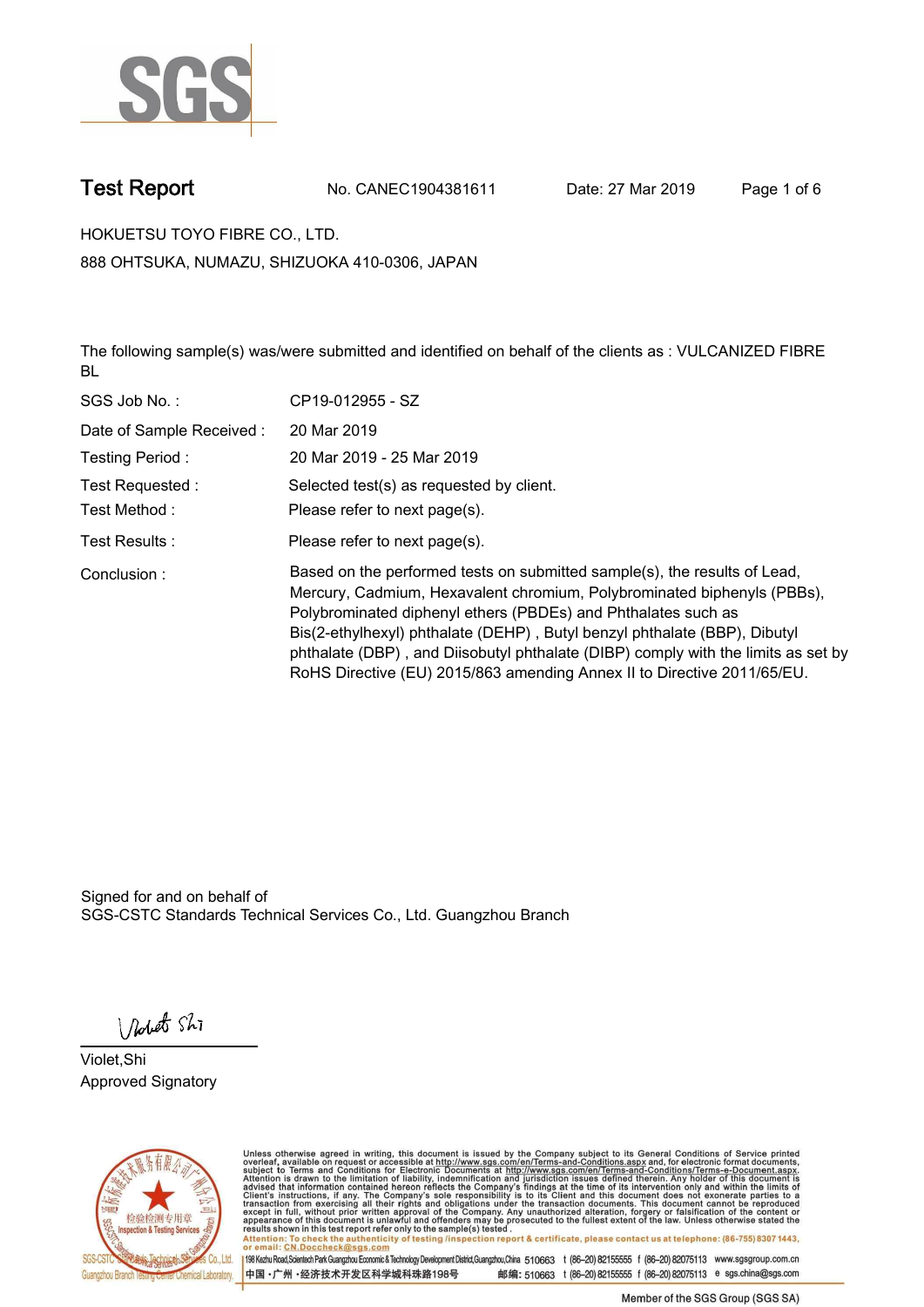

**Test Report. No. CANEC1904381611 Date: 27 Mar 2019. Page 2 of 6.**

**Test Results :.**

**Test Part Description :.**

| Specimen No.    | SGS Sample ID    | <b>Description</b>   |
|-----------------|------------------|----------------------|
| SN <sub>1</sub> | CAN19-043816.007 | <b>Blue material</b> |

**Remarks :.(1) 1 mg/kg = 1 ppm = 0.0001%.**

**(2) MDL = Method Detection Limit.**

**(3) ND = Not Detected ( < MDL ).**

**(4) "-" = Not Regulated.**

### **RoHS Directive (EU) 2015/863 amending Annex II to Directive 2011/65/EU.**

**Test Method :. With reference to IEC 62321-4:2013+A1:2017, IEC 62321-5:2013, IEC 62321-7-2:2017 , IEC 62321-6:2015 and IEC 62321-8:2017, analyzed by ICP-OES , UV-Vis and GC-MS ..**

| Test Item(s)               | <u>Limit</u>             | <u>Unit</u> | <b>MDL</b>               | <u>007</u> |
|----------------------------|--------------------------|-------------|--------------------------|------------|
| Cadmium (Cd)               | 100                      | mg/kg       | $\overline{2}$           | <b>ND</b>  |
| Lead (Pb)                  | 1,000                    | mg/kg       | $\overline{c}$           | <b>ND</b>  |
| Mercury (Hg)               | 1,000                    | mg/kg       | 2                        | <b>ND</b>  |
| Hexavalent Chromium (CrVI) | 1,000                    | mg/kg       | 8                        | <b>ND</b>  |
| Sum of PBBs                | 1,000                    | mg/kg       | $\overline{\phantom{a}}$ | <b>ND</b>  |
| Monobromobiphenyl          |                          | mg/kg       | 5                        | <b>ND</b>  |
| Dibromobiphenyl            | $\overline{\phantom{a}}$ | mg/kg       | 5                        | <b>ND</b>  |
| Tribromobiphenyl           | ۰                        | mg/kg       | 5                        | <b>ND</b>  |
| Tetrabromobiphenyl         |                          | mg/kg       | 5                        | <b>ND</b>  |
| Pentabromobiphenyl         | $\overline{\phantom{a}}$ | mg/kg       | 5                        | <b>ND</b>  |
| Hexabromobiphenyl          |                          | mg/kg       | 5                        | ND         |
| Heptabromobiphenyl         | $\overline{\phantom{a}}$ | mg/kg       | 5                        | <b>ND</b>  |
| Octabromobiphenyl          | $\overline{\phantom{a}}$ | mg/kg       | 5                        | <b>ND</b>  |
| Nonabromobiphenyl          |                          | mg/kg       | 5                        | <b>ND</b>  |
| Decabromobiphenyl          |                          | mg/kg       | 5                        | <b>ND</b>  |
| Sum of PBDEs               | 1,000                    | mg/kg       | $\overline{\phantom{a}}$ | <b>ND</b>  |
| Monobromodiphenyl ether    |                          | mg/kg       | 5                        | <b>ND</b>  |
| Dibromodiphenyl ether      | ۰                        | mg/kg       | 5                        | <b>ND</b>  |
| Tribromodiphenyl ether     | -                        | mg/kg       | 5                        | <b>ND</b>  |
| Tetrabromodiphenyl ether   |                          | mg/kg       | 5                        | <b>ND</b>  |
| Pentabromodiphenyl ether   |                          | mg/kg       | 5                        | <b>ND</b>  |
|                            |                          |             |                          |            |



Unless otherwise agreed in writing, this document is issued by the Company subject to its General Conditions of Service printed<br>overleaf, available on request or accessible at http://www.sgs.com/en/Terms-and-Conditions.asp Attention: To check the authenticity of testing /inspection report & certificate, please contact us at telephone: (86-755) 8307 1443,<br>Attention: To check the authenticity of testing /inspection report & certificate, please

198 Kezhu Road,Scientech Park Guangzhou Economic & Technology Development District,Guangzhou,China 510663 t (86-20) 82155555 f (86-20) 82075113 www.sgsgroup.com.cn 邮编: 510663 t (86-20) 82155555 f (86-20) 82075113 e sgs.china@sgs.com 中国·广州·经济技术开发区科学城科珠路198号

Member of the SGS Group (SGS SA)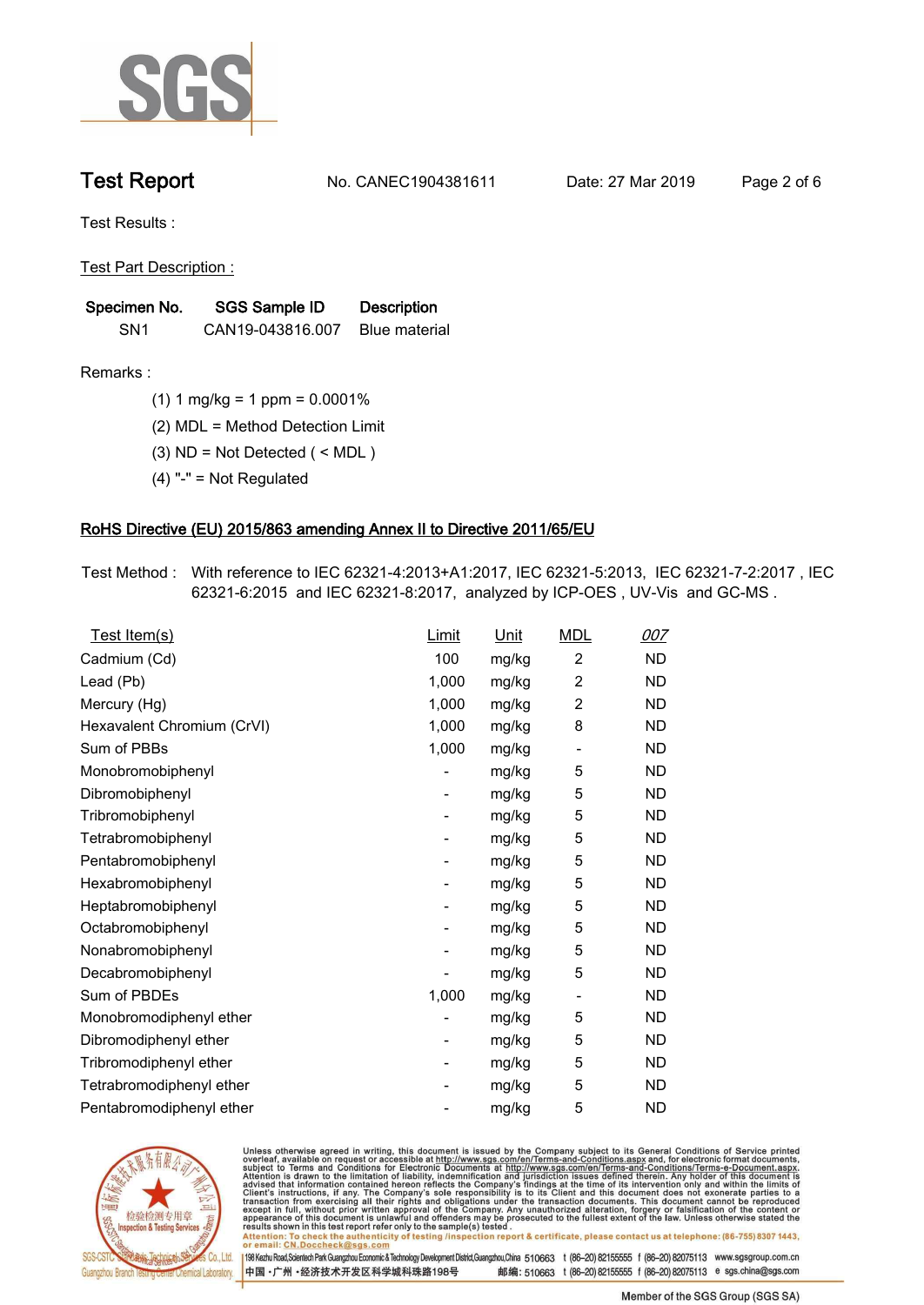

| <b>Test Report</b>                  | No. CANEC1904381611 |             | Date: 27 Mar 2019 |            | Page 3 of 6 |
|-------------------------------------|---------------------|-------------|-------------------|------------|-------------|
| Test Item(s)                        | Limit               | <u>Unit</u> | <b>MDL</b>        | <u>007</u> |             |
| Hexabromodiphenyl ether             | -                   | mg/kg       | 5                 | <b>ND</b>  |             |
| Heptabromodiphenyl ether            | ٠                   | mg/kg       | 5                 | <b>ND</b>  |             |
| Octabromodiphenyl ether             | Ξ.                  | mg/kg       | 5                 | <b>ND</b>  |             |
| Nonabromodiphenyl ether             | -                   | mg/kg       | 5                 | <b>ND</b>  |             |
| Decabromodiphenyl ether             | -                   | mg/kg       | 5                 | <b>ND</b>  |             |
| Dibutyl phthalate (DBP)             | 1.000               | mg/kg       | 50                | <b>ND</b>  |             |
| Butyl benzyl phthalate (BBP)        | 1.000               | mg/kg       | 50                | <b>ND</b>  |             |
| Bis (2-ethylhexyl) phthalate (DEHP) | 1,000               | mg/kg       | 50                | <b>ND</b>  |             |
| Diisobutyl Phthalates (DIBP)        | 1.000               | mg/kg       | 50                | <b>ND</b>  |             |

**Notes :.**

**(1) The maximum permissible limit is quoted from RoHS Directive (EU) 2015/863.IEC 62321 series is equivalent to EN 62321 series** 

**http://www.cenelec.eu/dyn/www/f?p=104:30:1742232870351101::::FSP\_ORG\_ID,FSP\_LANG\_ID:12586 37,25.**



Unless otherwise agreed in writing, this document is issued by the Company subject to its General Conditions of Service printed<br>overleaf, available on request or accessible at http://www.sgs.com/en/Terms-and-Conditions.asp results shown in this test report refer only to the sample(s) tested .<br>Attention: To check the authenticity of testing /inspection report & certificate, please contact us at telephone: (86-755) 8307 1443,<br>or email: <u>CN.Doc</u>

198 Kezhu Road,Scientech Park Guangzhou Economic & Technology Development District,Guangzhou,China 510663 t (86-20) 82155555 f (86-20) 82075113 www.sgsgroup.com.cn 中国·广州·经济技术开发区科学城科珠路198号 邮编: 510663 t (86-20) 82155555 f (86-20) 82075113 e sgs.china@sgs.com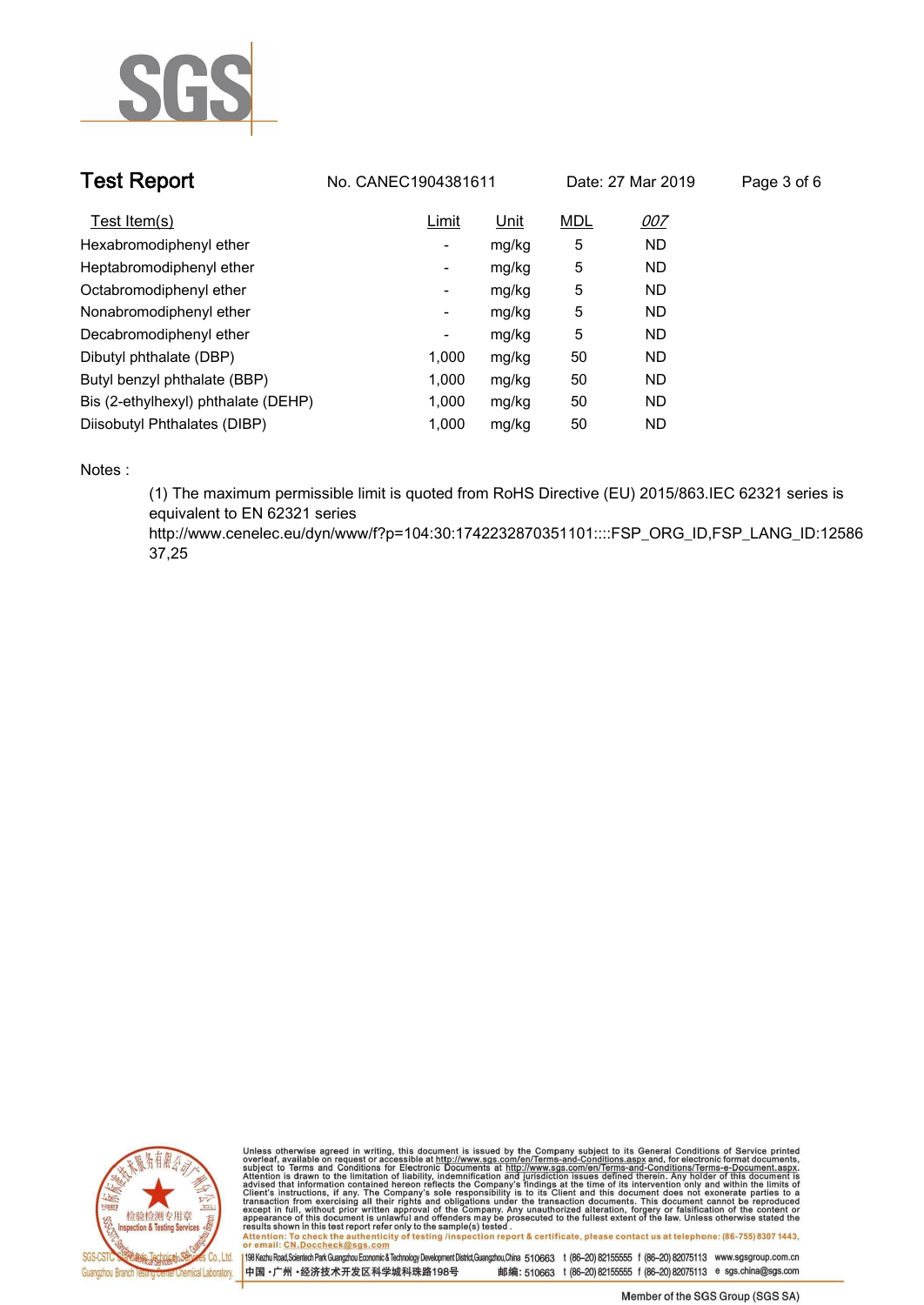

**Test Report. No. CANEC1904381611** Date: 27 Mar 2019 Page 4 of 6

## **ATTACHMENTS Pb/Cd/Hg/Cr6+/PBBs/PBDEs Testing Flow Chart**

**1) These samples were dissolved totally by pre-conditioning method according to below flow chart. (Cr6+ and PBBs/PBDEs test method excluded).**





Unless otherwise agreed in writing, this document is issued by the Company subject to its General Conditions of Service printed<br>overleaf, available on request or accessible at http://www.sgs.com/en/Terms-and-Conditions.asp résults shown in this test report refer only to the sample(s) tésted .<br>Attention: To check the authenticity of testing /inspection report & certificate, please contact us at telephone: (86-755) 8307 1443,<br>or email: <u>CN.Doc</u>

198 Kezhu Road,Scientech Park Guangzhou Economic & Technology Development District,Guangzhou,China 510663 t (86-20) 82155555 f (86-20) 82075113 www.sgsgroup.com.cn 邮编: 510663 t (86-20) 82155555 f (86-20) 82075113 e sgs.china@sgs.com 中国·广州·经济技术开发区科学城科珠路198号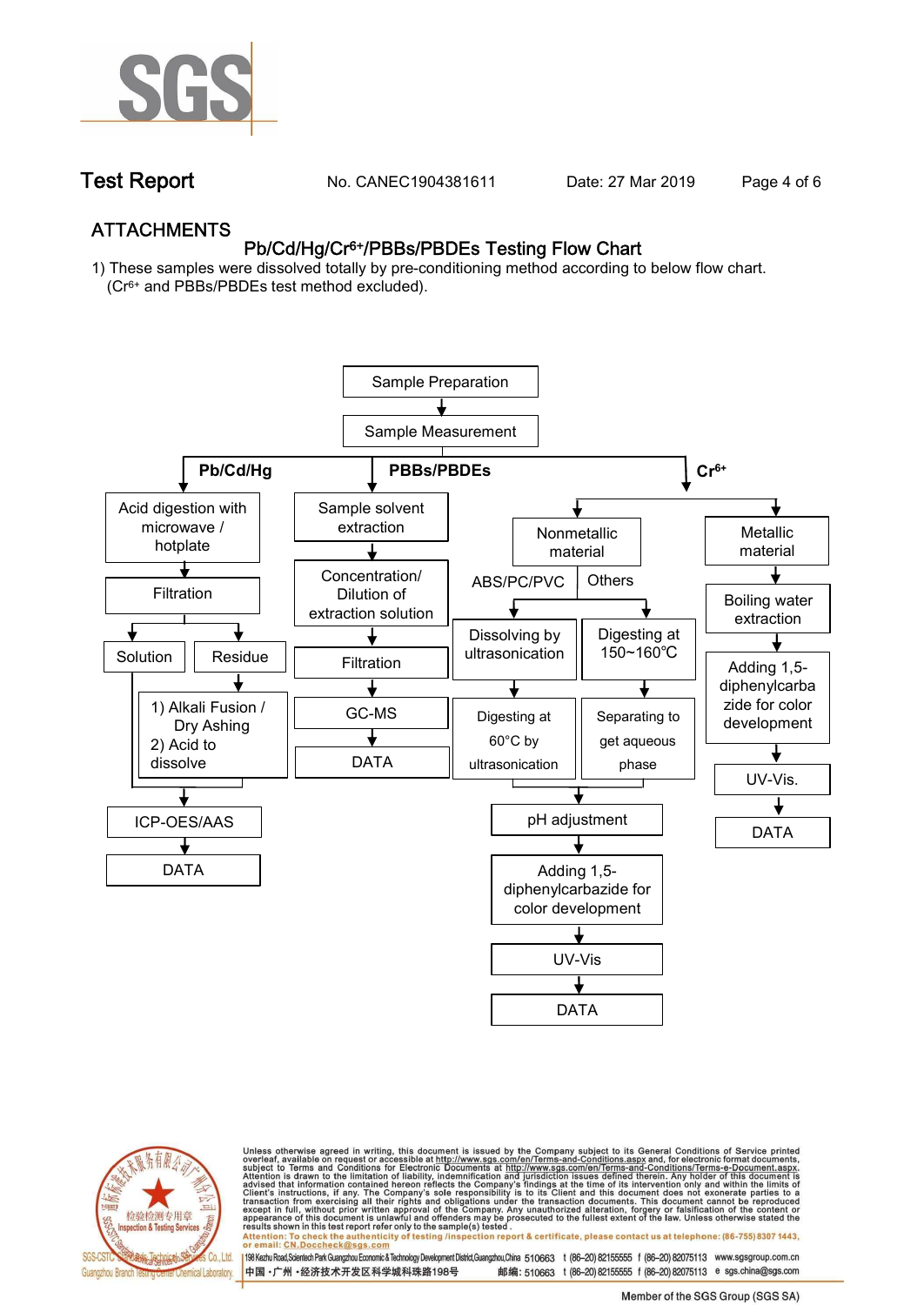

**Test Report. No. CANEC1904381611 Date: 27 Mar 2019. Page 5 of 6.**

# **ATTACHMENTS Phthalates Testing Flow Chart**





Unless otherwise agreed in writing, this document is issued by the Company subject to its General Conditions of Service printed<br>overleaf, available on request or accessible at http://www.sgs.com/en/Terms-and-Conditions.asp results shown in this test report refer only to the sample(s) tested .<br>Attention: To check the authenticity of testing /inspection report & certificate, please contact us at telephone: (86-755) 8307 1443,<br>or email: <u>CN.Doc</u>

198 Kezhu Road,Scientech Park Guangzhou Economic & Technology Development District,Guangzhou,China 510663 t (86-20) 82155555 f (86-20) 82075113 www.sgsgroup.com.cn 中国·广州·经济技术开发区科学城科珠路198号 邮编: 510663 t (86-20) 82155555 f (86-20) 82075113 e sgs.china@sgs.com